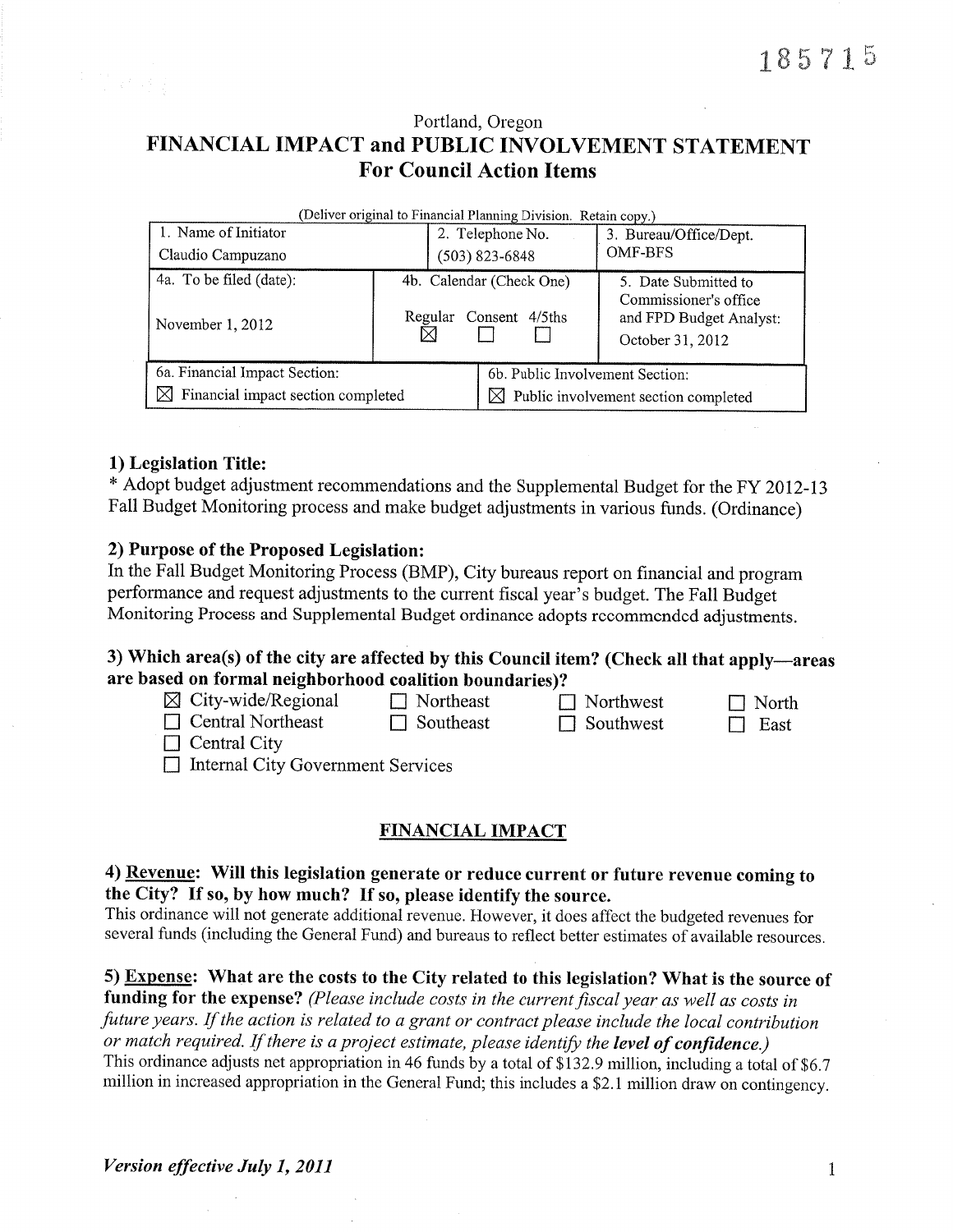### 6) Staffing Requirements:

Will any positions be created, eliminated or re-classified in the current year as a result of this legislation? (If new positions are created please include whether they will be part-time, full-time, limited term, or permanent positions. If the position is limited term please indicate the end of the term.)

Yes. A net of 10 positions (6.25 FTE) – full time and part-time – will be created as part of this ordinance. Also included is the conversion of 6 positions from limited term to regular.

• Will positions be created or eliminated in *future years* as a result of this legislation?

Yes. The regular positions created as part of the ordinance will continue into FY 2013-14 budget development.

#### (Complete the following section only if an amendment to the budget is proposed.)

7) Change in Appropriations (If the accompanying ordinance amends the budget please reflect the dollar amount to be appropriated by this legislation. Include the appropriate cost elements that are to be loaded by accounting. Indicate "new" in Fund Center column if new center needs to be created. Use additional space if needed.)

| Fund | <b>Fund</b><br><b>Center</b> | <b>Commitment</b><br>Item | Functional<br>Area | <b>Funded</b><br>Program | Grant | <b>Sponsored</b><br>Program | Amount |
|------|------------------------------|---------------------------|--------------------|--------------------------|-------|-----------------------------|--------|
|      |                              |                           |                    |                          |       |                             |        |
|      |                              |                           |                    |                          |       |                             |        |
|      |                              |                           |                    |                          |       |                             |        |
|      |                              |                           |                    |                          |       |                             |        |

### [Proceed to Public Involvement Section  $-$  REQUIRED as of July 1, 2011]